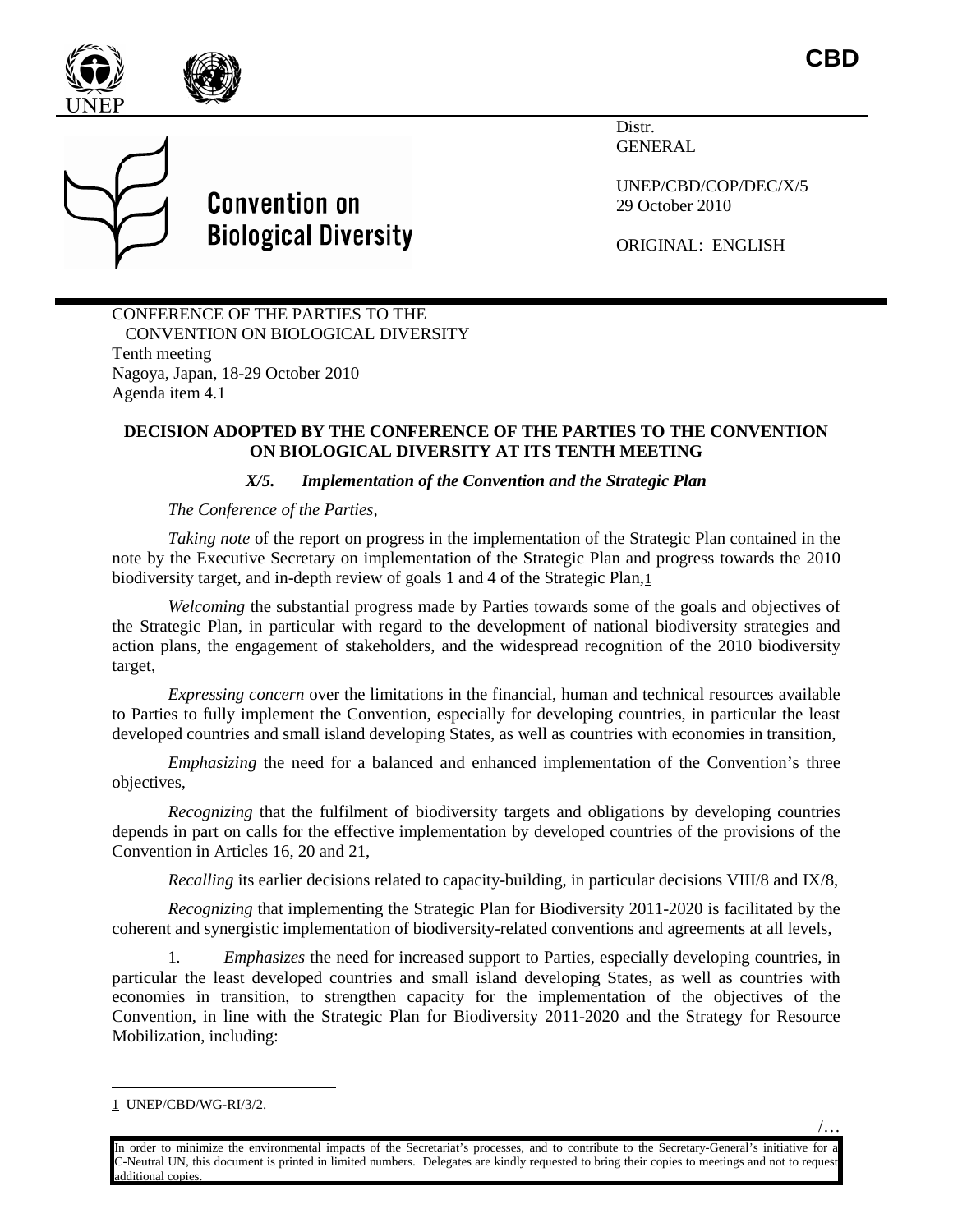(a) Support for the updating of national biodiversity strategies and action plans as effective instruments to promote the implementation of the Strategic Plan and the mainstreaming of biodiversity at the national level, taking into account synergies among the biodiversity-related conventions, in a manner consistent with their respective mandates;

(b) Human-resource development, including training on technical topics and communication skills and stakeholder involvement, with emphasis on strengthening the expertise of local partners;

(c) Strengthening of national institutions to ensure the effective provision, exchange and use of biodiversity-related information, to provide monitoring of implementation, and to ensure policy coherence and facilitate coordination among sectors so as to promote implementation in all sectors;

(d) Strengthening of cooperation at regional and subregional levels;

(e) Enhanced knowledge management to facilitate improved access to and effective use of relevant knowledge, information and technologies, through a strengthened central clearing-house mechanism and national clearing-house mechanism nodes, in accordance with national legislation;

(f) Support to assess, on a scientific basis, the economic and other values of biodiversity and ecosystems in order to increase awareness and understanding of the importance of biodiversity, and thereby contribute to the mobilization of additional resources for the conservation and sustainable use of biodiversity;

2. *Invites* Parties to establish mechanisms at all levels to foster the full and effective participation of indigenous and local communities, civil-society organizations and all stakeholders in the full implementation of the objectives of the Convention, the Strategic Plan for Biodiversity 2011-2020 and the Aichi Biodiversity Targets;

3. *Invites* Parties and Governments to involve national focal points of all the biodiversity-related agreements, as appropriate, in the process of updating and implementation of national biodiversity strategies and action plans and related enabling activities;

4. *Requests* the Global Environment Facility to provide adequate and timely financial support for the updating of national biodiversity strategies and action plans and related enabling activities, and requests the Global Environment Facility and its implementing agencies to ensure that procedures are in place to ensure an expeditious disbursement of funds;

5. *Invites* other donors, Governments and multilateral and bilateral agencies to provide financial, technical and technological support to developing countries, particularly least developed countries and small island developing States, as well as countries with economies in transition, to strengthen their capacities to implement the Convention, including support for relevant initiatives and strategies of indigenous and local communities;

6. *Requests* the Executive Secretary, subject to the availability of resources, in collaboration with Parties, other Governments and relevant international organizations such as the United Nations Development Programme, the United Nations Environment Programme, the Food and Agriculture Organization of the United Nations and other partners, to continue facilitating the provision of support to countries for capacity-building activities, including through regional and/or subregional workshops on updating and revising national biodiversity strategies and action plans, the mainstreaming of biodiversity and the enhancement of the clearing-house mechanism;

7. *Further requests* the Executive Secretary, subject to the availability of resources, to:

(a) Prepare a further and in-depth analysis of the main reasons why the 2010 biodiversity target has not been met despite the activities undertaken by Parties, drawing upon the third edition of the Global Biodiversity Outlook, the fourth national reports and other relevant sources of information;

(b) Continue to develop guidance on integrating biodiversity into relevant sectors and cross-sectoral policies, plans and programmes; and